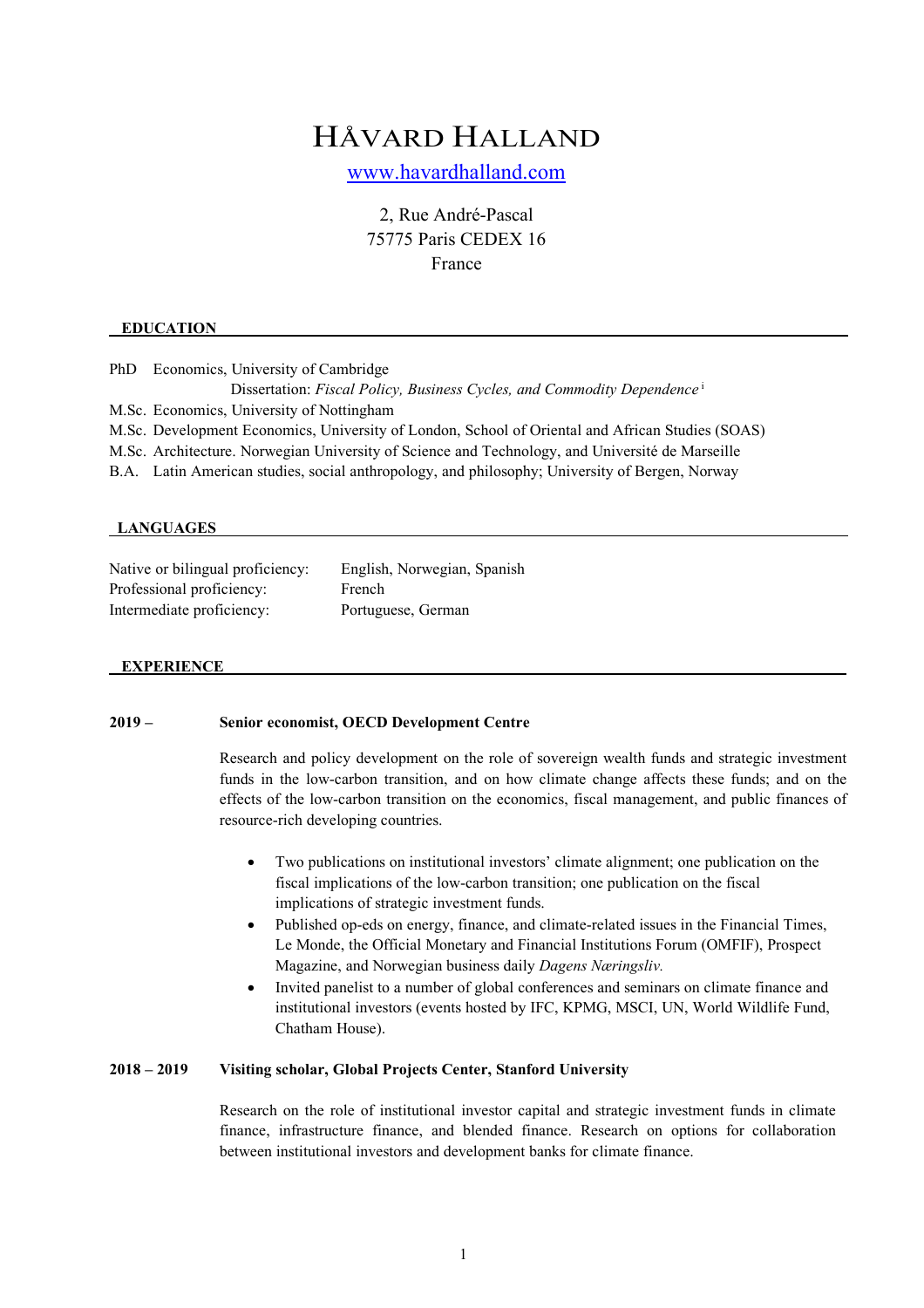- Lead author for paper on the mobilization of institutional investor capital for climatealigned development
- Author paper on the fiscal implications of strategic investment funds
- Seminars on private capital mobilization, and on strategic investment funds
- Three op-eds on Project Syndicate on strategic investment funds, climate and infrastructure finance, and private capital mobilization by multilateral financial institutions

## **2018 – 2019 Senior consultant to the World Bank Group**

• Lead consultant and author for World Bank Study (book): *Strategic Investment Funds: Establishment and Operations* (forthcoming 2021)

#### **2018 – 2019 Special adviser to the Institutional Investor Roundtable**

Support member preparation of infrastructure investment strategy

## **2015 – 2018 Senior economist, Finance & Markets Global Practice, World Bank Groupii**

- Concept development and project planning for book / World Bank Study: *Strategic Investment Funds: Establishment and Operations* (forthcoming 2021)
- Lead work on working paper / DGE model: *The Allocation of Oil Revenues with Resource and Strategic Investment Fund,* forthcoming
- Lead author for working paper *Strategic Investment Funds: Challenges and Opportunities*
- Technical lead for assistance to establishment of sovereign wealth funds (SWFs) in Guyana and Kenya. SWF-related analysis for Angola, Bhutan, Senegal
- Co-lead feasibility study for Green Growth Investment Fund, Africa
- Team member for green finance ecosystem study for South Africa

## **2012 – 2015 Natural resource economist, Governance Global Practice, World Bank Group**

- Provided fiscal technical advice for extractives-related operations in Africa and other regions, including Chad, Congo Rep., Kenya, Morocco, Nigeria, Tanzania, Sao Tome & Principe, Nigeria, Indonesia, and others
- Lead and jointly author research on macroeconomic and fiscal policy in resource-rich developing countries, including the production of books and papers (for full references, see section on publications below):

Published in the World Bank Studies series:

- o *Fiscal Policy in Resource-Rich Countries: Essentials for Economists, Public Finance Professionals, and Policy Makers*.
- o *The Extractive Industries Sector: Essentials for Economists, Public Finance Professionals and Policy Makers*. 2015. Published in Chinese, English, French and Spanish versions (140 pages).
- o *Resource Financed Infrastructure: A Discussion on a New Form of Infrastructure Finance*. Published June 2014. The study was published with comments by Paul Collier, Alan Gelb, Justin Lin, Clare Short and Prof. Louis Wells of Harvard Business School

Published in the World Bank Policy Research Working Papers: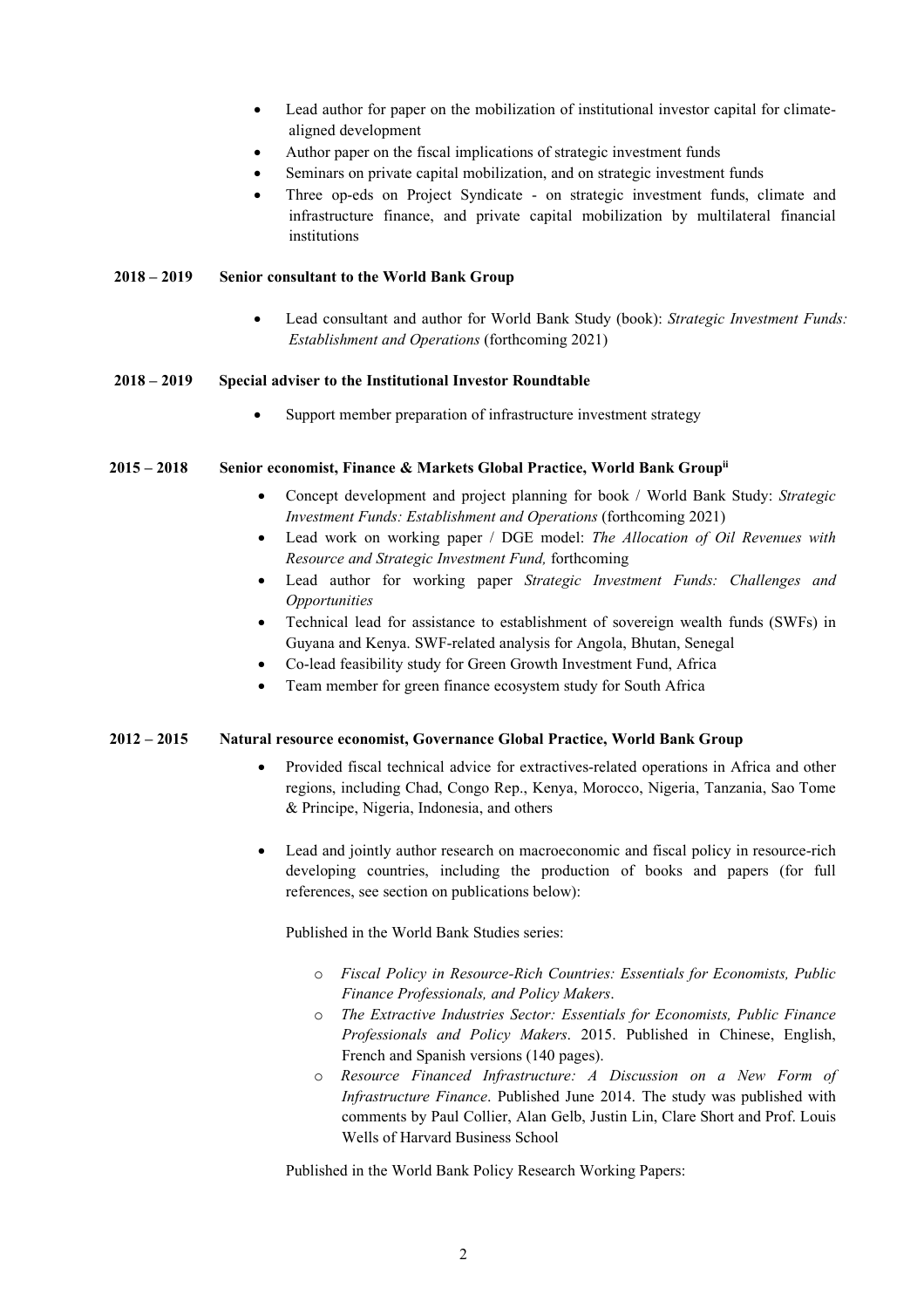|               | Oil Discovery and Macroeconomic Management. The Ghanaian Experience.<br>$\circ$<br>Do Resource-Rich Countries Suffer from a Lack of Fiscal Discipline?<br>$\circ$<br>Sovereign Wealth Funds and Long-Term Development Finance: Risks and<br>$\circ$<br>Opportunities, published as WB WP 6776, and submitted as part of the<br>Bank's contribution to the G20 Working Group on Long-term Finance |  |  |  |
|---------------|--------------------------------------------------------------------------------------------------------------------------------------------------------------------------------------------------------------------------------------------------------------------------------------------------------------------------------------------------------------------------------------------------|--|--|--|
|               | Other<br>Scoping study on options for private sector support for tax functions and<br>$\circ$<br>capacity building in the extractive industries sector. Internal memo.                                                                                                                                                                                                                           |  |  |  |
|               | Organized large global conference on the taxation of the extractive industries, in<br>Brussels in September 2014 (120 participants, 25 countries); jointly organized with the<br>European Commission and the German Federal Government, and in cooperation with<br>the OECD and the IMF                                                                                                          |  |  |  |
| 2012          | <b>Consultant, World Bank Group</b>                                                                                                                                                                                                                                                                                                                                                              |  |  |  |
|               | Drafted chapters for book on the extractive industries sector<br>Co-authored Country Economic Memorandum for Kazakhstan, on economic<br>diversification under circumstances of natural resource-dependence                                                                                                                                                                                       |  |  |  |
| 2007          | Research officer, Centre for Development Policy and Research, University of London.                                                                                                                                                                                                                                                                                                              |  |  |  |
|               | Taught and authored course material for project tendered by the Asian Development<br>$\bullet$<br>Bank (ADB): "Capacity Building at the Ministry of Economic Development,<br>Azerbaijan", London and Baku. Modules on trade policy and inequality                                                                                                                                                |  |  |  |
| $2002 - 2003$ | Program manager, the International Committee of the Red Cross (ICRC), Colombia.                                                                                                                                                                                                                                                                                                                  |  |  |  |
|               | National level management of financial and technical support to community<br>$\bullet$<br>infrastructure projects: Community managed construction of schools, health posts,<br>water pipelines and sewage. Staff responsibility: Manage 3 headquarters program staff<br>and coordinate program activities of 51 field staff in 14 regional offices                                               |  |  |  |
| <b>2002</b>   | Deputy coordinator for humanitarian aid, ICRC, Colombia.                                                                                                                                                                                                                                                                                                                                         |  |  |  |
|               | National level coordination of humanitarian aid to 170.000 internally displaced<br>persons.                                                                                                                                                                                                                                                                                                      |  |  |  |
|               | Coordination of operations with national authorities, UN agencies and diplomatic<br>$\bullet$<br>missions                                                                                                                                                                                                                                                                                        |  |  |  |
| $1999 - 2002$ | Field delegate, ICRC, Democratic Republic of the Congo and Colombia.                                                                                                                                                                                                                                                                                                                             |  |  |  |
|               | Locally in charge of implementing humanitarian aid operation for 100.000 displaced<br>$\bullet$<br>persons in Ituri province, North-Eastern DRC                                                                                                                                                                                                                                                  |  |  |  |
|               | Established, staffed and managed regional humanitarian assistance department with 4<br>٠<br>program staff and 50 logistics staff in Bunia, Ituri province, northeastern DRC<br>Hostage negotiation and other humanitarian diplomacy vis-à-vis irregular armed groups<br>$\bullet$<br>and military                                                                                                |  |  |  |
|               | Monitoring of conditions in prisons and irregular detention centers<br>٠                                                                                                                                                                                                                                                                                                                         |  |  |  |
| 1998 – 1999   | Lecturer, Norwegian University of Science and Technology, Institute of Urban Planning.                                                                                                                                                                                                                                                                                                           |  |  |  |
|               | Taught field course in urban planning, Kathmandu, Nepal<br>٠                                                                                                                                                                                                                                                                                                                                     |  |  |  |
|               | Employment during studies (eq. to 3.5 years full time): Freelance journalist, industrial<br>mechanic, salesman, driver, logger, teacher, communication officer, farm worker.                                                                                                                                                                                                                     |  |  |  |

3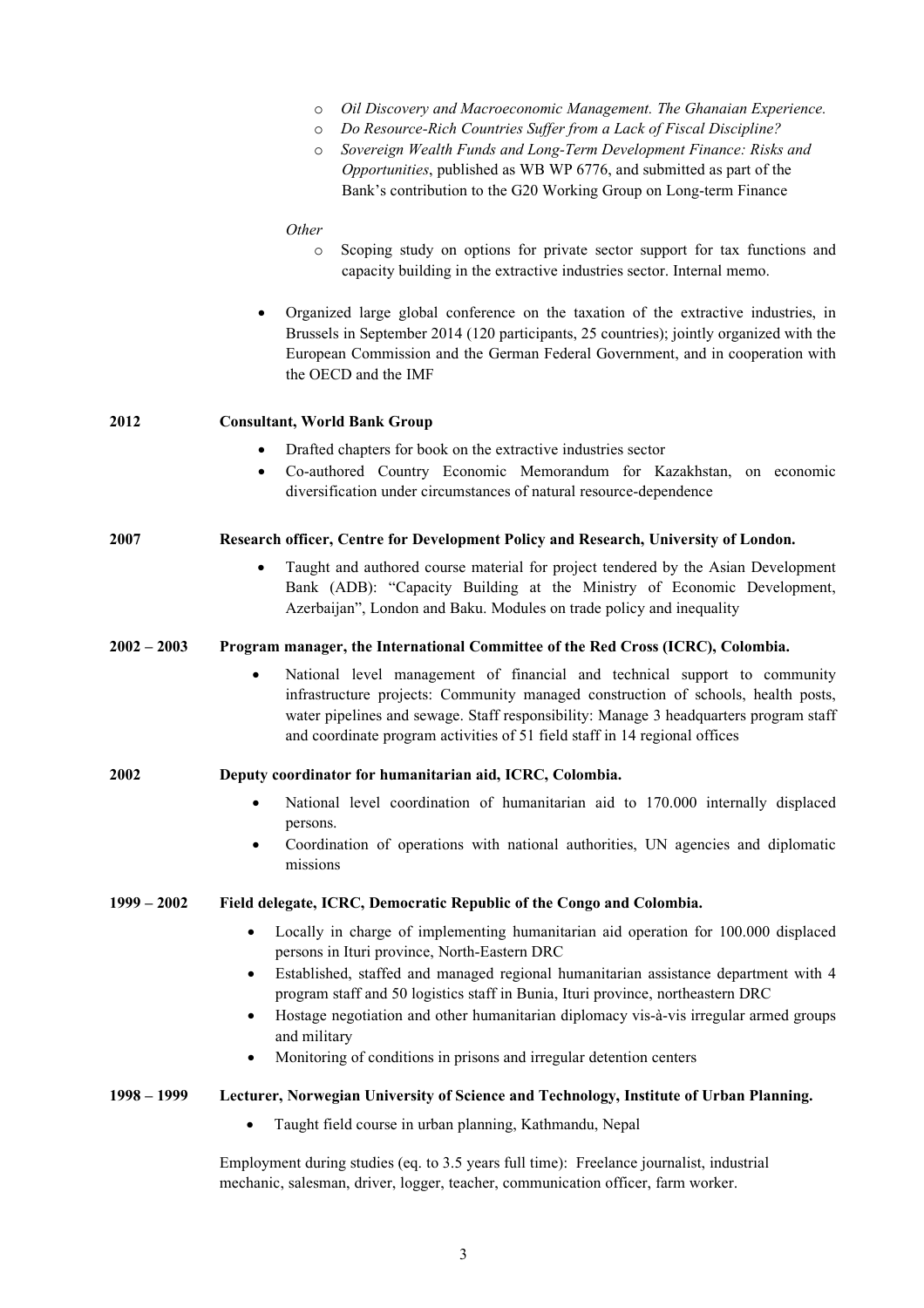## **PUBLICATIONS**

Books:

- o Shanthi Divakaran, Håvard Halland, and Gianni Lorenzato, with Sebastian Sarmiento-Saher (forthcoming 2022). *Strategic Investment Funds: Establishment and Operations*. World Bank Group.
- o Rolando Ossowski and Håvard Halland (2016). *Fiscal Policy in Resource-Rich Countries: Essentials for Economists, Public Finance Professionals, and Policy Makers.* World Bank Studies series.
- o Håvard Halland, Martin Lokanc and Arvind Nair, with Sridar Padmanabhan Kannan (2015). *The Extractive Industries Sector: Essentials for Economists, Public Finance Professionals, and Policy Makers*. Published in Chinese, English, French and Spanish. World Bank Studies series.
- o Håvard Halland, John Beardsworth, Bryan Land and James Schmidt (2014). *Resource Financed Infrastructure: A Discussion on a New Form of Infrastructure Finance*. Published with comments by Paul Collier, Alan Gelb, Justin Lin and Yan Wang, Clare Short and Louis Wells. World Bank Studies series.

Book Chapters:

- o Rolando Ossowski and Håvard Halland (2019). *Key Aspects of Fiscal Management in Resource-Rich Countries*. In A. Huurdeman and A. Rozhkova, "Balancing Petroleum Policy". Chapter 6. World Bank Group.
- o Mahamudu Bawumia, and Håvard Halland (2018*). Oil Discovery and Macroeconomic Management. The Ghanaian Experience.* In Tony Addison and Alan Roe (eds.). *"*Extractive Industries: The Management of Resources as a Driver of Sustainable Development"*,* Chapter 11. Oxford University Press.
- o Rolando Ossowski and Håvard Halland (2017). *The Economics of Sovereign Wealth Funds.* In Kirk Hamilton and Cameron Hepburn. 2017. *National Wealth. What is Missing, why it Matters,* Chapter 19*.* Oxford University Press.
- o Alan Gelb, Silvana Tordo and Håvard Halland (2017). *Sovereign Wealth Fund Investments in the Home Economy.* In Rietveld, Malan and Perrine Toledano*, Frontiers of Sovereign Investment,* Chapter 8. Columbia University Press.

Research and Policy Papers:

- o Håvard Halland (2021). *The Fiscal Implications of Strategic Investment Funds*. OECD Development Policy Paper. OECD Development Policy Paper # 41.
- o Håvard Halland, Adam Dixon, Ashby Monk, Soh Young In, and Rajiv Sharma (2021). *Mobilising Institutional Investor Capital for Climate-Aligned Development*. OECD Development Policy Paper # 35.
- o Håvard Halland (2020). *The Role of Sovereign and Strategic Investment Funds in the Low-Carbon Transition*. OECD Development Policy Tools.
- o Håvard Halland, Christine A. Awiti, and King Yoong Lim (forthcoming). *The Allocation of Oil Revenues with Resource and Strategic Investment Fund: A DGE Model.* Forthcoming in the World Bank Policy Research Working Paper Series.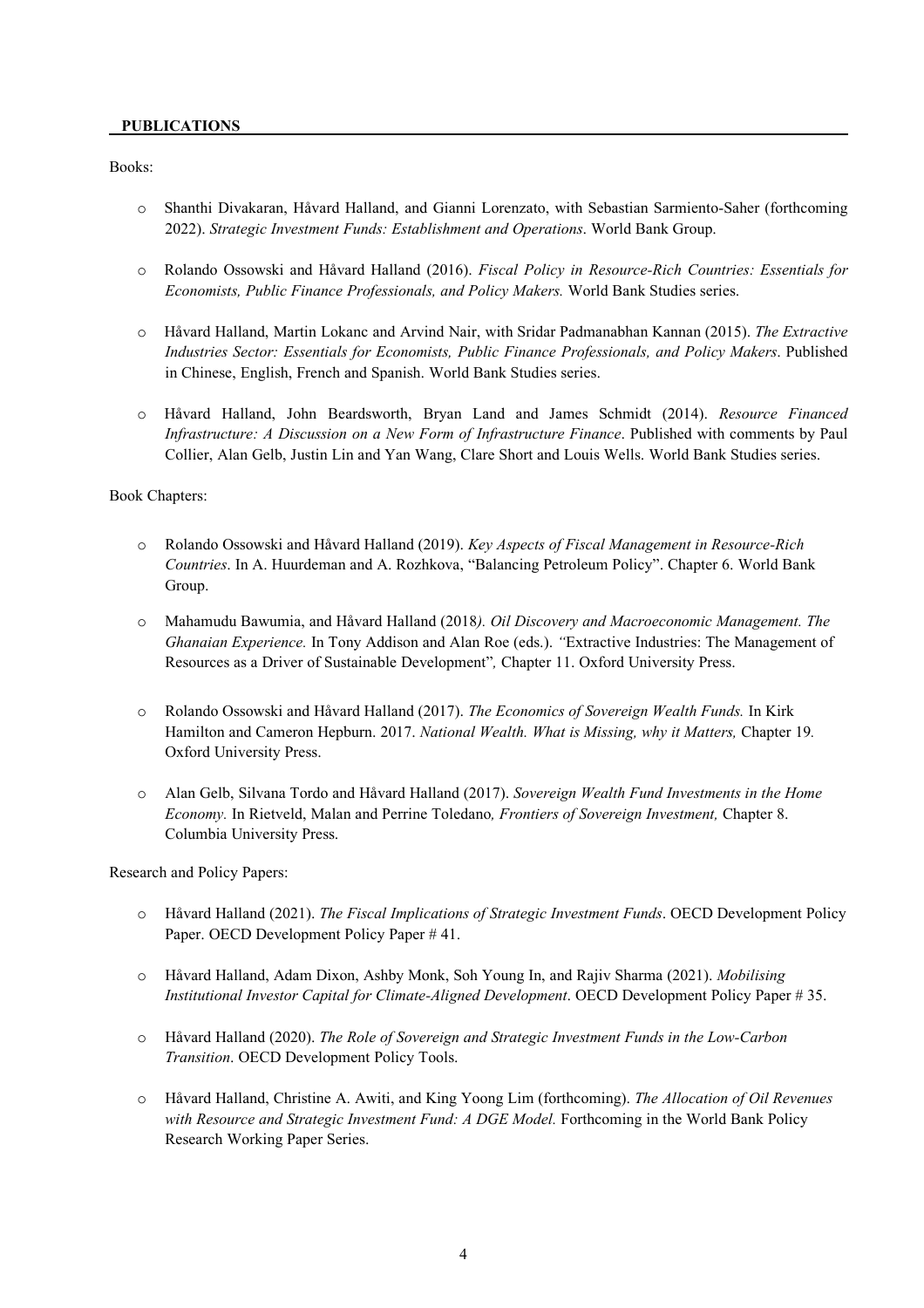- o Mahamudu Bawumia and Håvard Halland (2017). *Oil Discovery and Macroeconomic Management. The Ghanaian Experience.* World Bank Policy Research Working Paper 8209. Also published as UNU-WIDER Working Paper 185/2017.
- o Håvard Halland, Michel Noel, Silvana Tordo, and Jacob Owens (2016). *Strategic Investment Funds. Opportunities and Challenges*. World Bank Policy Research Paper 7851.
- o Michael Bleaney and Håvard Halland (2016). *Do Resource-Rich Countries Suffer from a Lack of Fiscal Discipline?* World Bank Policy Research WP Series
- o Michael Bleaney and Håvard Halland (2014). *Natural Resource Exports, Fiscal Policy Volatility and Growth.* Scottish Journal of Political Economy, Vol. 61. No. 5.
- o Alan Gelb, Silvana Tordo and Håvard Halland (2014). *Sovereign Wealth Funds and Long-Term Development Finance: Risks and Opportunities*. World Bank Policy Research Working Paper 6776. The paper was part of the World Bank's 2014 contribution to the G20's subcommittee on Long-term Development Finance.
- o Håvard Halland and Michael Bleaney (2011). *Explaining the Procyclicality of Fiscal Policy in Developing Countries*. Research Paper 11/09, Centre for Research in Economic Development and International Trade (CREDIT), University of Nottingham.

## Reports:

- o Elgouacem, Assia, Enrico Botta, Håvard Halland, and Gurtegh Singh (2020). *The Fiscal Implications of the Low-Carbon Transition.* OECD Green Growth Papers 2020/01.
- o OECD Development Centre (forthcoming, 2021). *Multidimensional Country Review of Ecuador.*

## Op-eds and essays:

Financial Times:

*Oil and gas contracts should drive climate gains.* Jan 14, 2021, with Tony Zhang.

## Le Monde:

*EU climate tax could benefit oil exporters.* Published in Le Monde, July 11, 2020. English translation on OECD Development Matters.

# Project Syndicate:

*Where are the Green Sovereign Funds? Forthcoming August 2021,* with Günther Thallinger *Disrupting Multilateral Climate Finance, Jan. 2019,* with Justin Lin*. How to Mobilize Private Capital for Climate Action, Oct. 2018,* with Justin Lin. *A New Approach to Infrastructure Finance, March 2018,* with Justin Lin and Yan Wang*.*

## OMFIF:

- o Economists and experts' statement. *Norway's Government Pension Fund Global Should Join Net Zero.* OMFIF Global Public Investor 2021.
- o Håvard Halland and Diego Lopez. *New Zealand sets Climate Benchmark for Norway.* Official Monetary and Financial Institutional Forum, 10.03.2021. Published in Norwegian, in Dagens Næringsliv, 16.02.2021.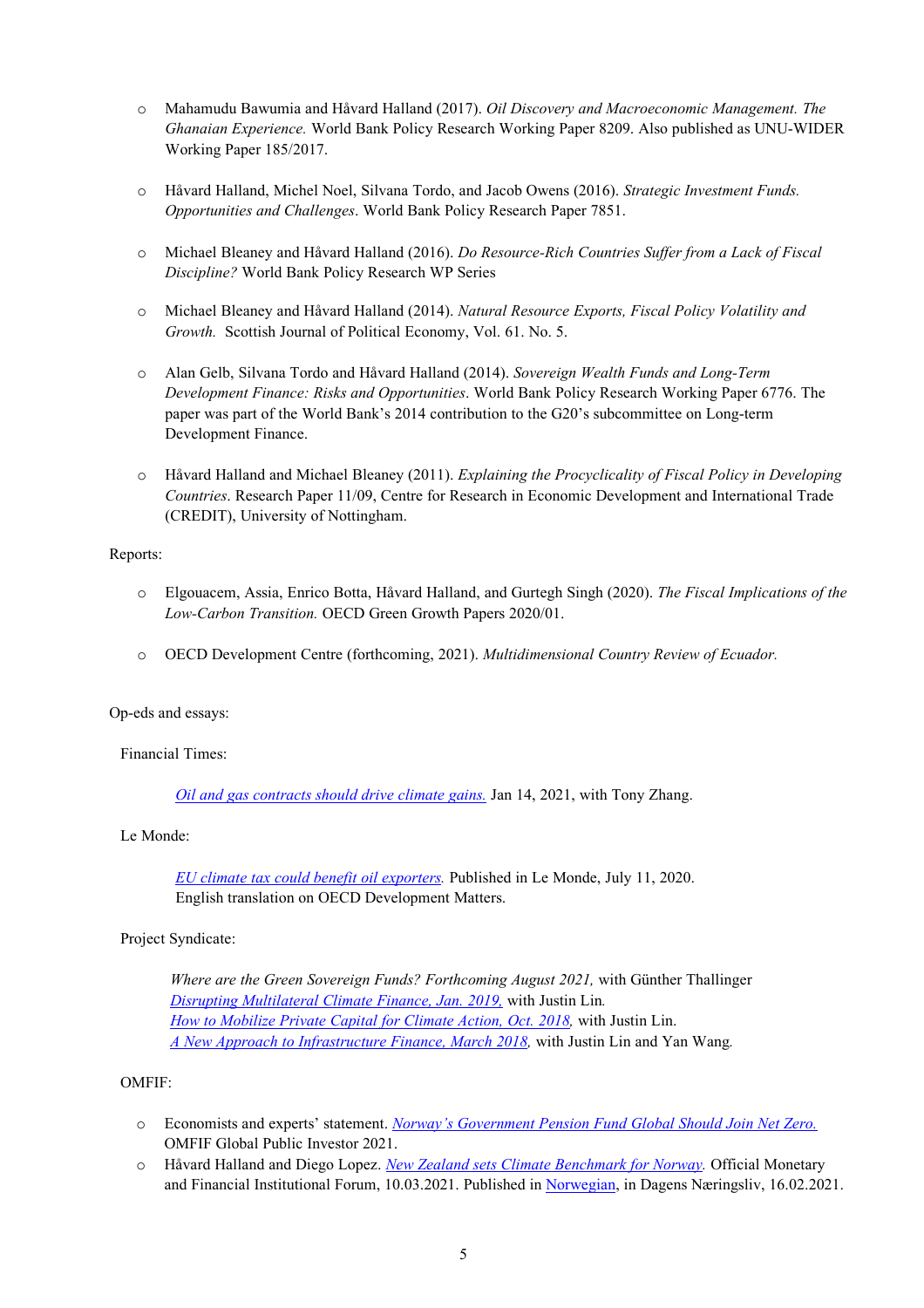- o Håvard Halland. *Norway's Green Sovereign Wealth Push.* Official Monetary and Financial Institutional Forum. February 26, 2020. Published in Norwegian, in Dagens Næringsliv, 06.01.2020.
- o Håvard Halland (2017). *Closing the Infrastructure Gap. Bankable Projects for Institutional Investors.* Global Public Investor 2017.

Other newspaper and magazine articles:

- o Patrick Bolton, Håvard Halland, Marcin Kacperczyk, and Knut Anton Mork. *Ukrainasanksjonane viser at Støre sjølv må driva gjennom klimaløftet om Oljefondet.* Aftenposten, 22.03.2022
- o Håvard Halland and Knut Anton Mork. *Med nullutlepp bør Oljefondet ut av Noregs Bank*. Dagens Næringsliv, 24.11.2021.
- o Håvard Halland. *Landbasert vindkraft kan bli utdatert*. Dagens Næringsliv (Norway), 14.09.2020.
- o Mario Pezzini and Håvard Halland. *How Covid-19 could help eliminate fossil fuel subsidies*. Prospect Magazine, June 4, 2020.
- o Håvard Halland, Michel Noel, and Silvana Tordo (2017). *Will Sovereign Wealth Funds Go Green?* Capital Finance International. Summer Issue.
- o Håvard Halland and Michel Noel (2016). *Development Finance Frontline: Senegal's Strategic Investment Fund.* Capital Finance International. Summer Issue
- o Håvard Halland, Michel Noel, and Silvana Tordo (2016). *Are Stars Aligning for Green Energy Financing?* Capital Finance International, Winter Issue.
- o Halland, Håvard, Alan Gelb and Silvana Tordo (2015). *Should Oil Exporters Shift Capital Stock to Renewables?* Capital Finance International, Spring Issue
- o Halland, Håvard, Alan Gelb and Silvana Tordo (2015). *Sovereign Wealth Funds Investing at Home. Opportunity Fraught with Risks.* Capital Finance International, winter issue.
- o Håvard Halland, Johns Beardsworth, Bryan Land and James Schmidt (2014). *Can Resource Financed Infrastructure Fix the Natural Resource Curse?* Capital Finance International, fall issue.
- o Alan Gelb, Tordo, Silvana, Halland, Håvard (2014). *Should Sovereign Wealth Funds Finance Domestic Investment? The Opportunities and the Risks*. GREAT insights Magazine, Volume 3, Issue 8. September 2014.
- o Alan Gelb, Silvana Tordo and Håvard Halland (2014). *Sovereign Wealth Funds and Domestic Investment in Resource-Rich Countries: Love Me, or Love Me Not?* Economic Premise # 133.
- o Håvard Halland and Otaviano Canuto (2013) *Resource-Backed Investment Finance in Least Developed Countries.* Economic Premise # 123.

Blogs:

Economonitor:

*Sovereign Wealth Funds are Coming Home. Jan. 2014* with Otaviano Canuto, Alan Gelb and Silvana Tordo;

*A Billion-Dollar Opportunity for Developing Countries. Oct. 2013*; with Otaviano Canuto*; Resource-Backed Investment Finance in Least Developed Countries, Sep. 2013;* with Otaviano Canuto

# **CONFERENCES (CO-)ORGANIZED**

*OECD Forum on Green Finance and Investment*, high-level plenary on "Just Report on Emissions, or Commit to Net Zero: What Future for Sovereign Funds?" Oct. 14, 2021, Paris/virtual.

*Taxation of Extractive Industries.* Sept. 9-11, 2014, Brussels. Joint with the European Commission and the International Tax Compact.

*Mobilizing Revenue from Extractives: Dealing with Tax Avoidance.* Oct. 14, 2013, Washington, DC, World Bank.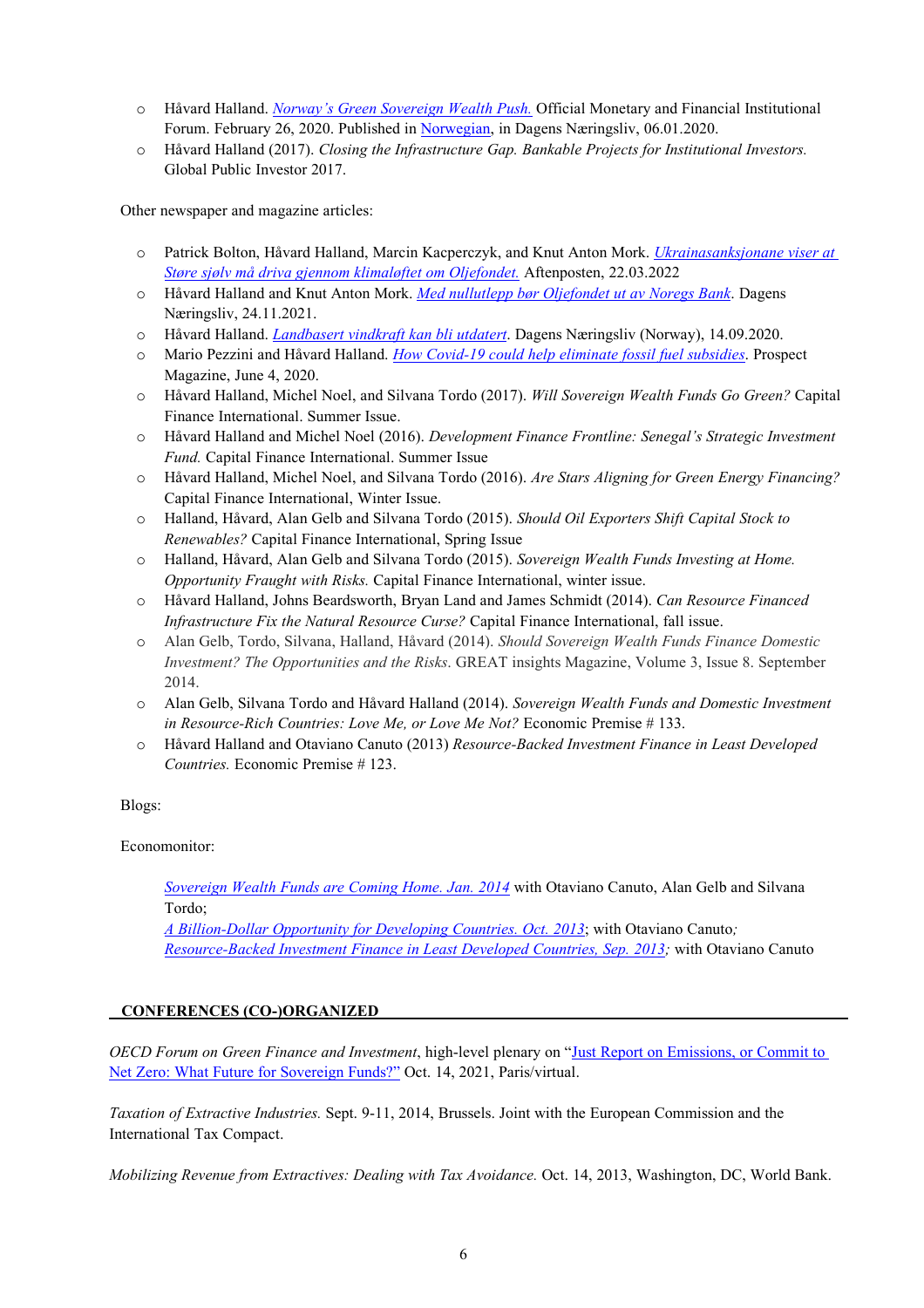# **REFEREE ACTIVITIES**

Columbia University Press (book proposal), Economic and Social Research Council (research proposal), Extractive Industries and Society, International Journal of Finance & Economics, Journal of African Economies, Journal of Rural Studies, Resources Policy, World Development

|                        | <b>INVITED SEMINARS</b> |                                                                                                                                                                                                                                                     |  |  |  |  |
|------------------------|-------------------------|-----------------------------------------------------------------------------------------------------------------------------------------------------------------------------------------------------------------------------------------------------|--|--|--|--|
| Virtual / London       | 2021                    | TRT World "RoundTable" (TV). Panel debate on the implications of Norwegian<br>Parliamentary elections for the country's climate policy.                                                                                                             |  |  |  |  |
| Virtual / Milan        | 2021                    | F20 Climate Solutions Forum. Talk on the mobilization of institutional investor<br>capital for climate finance.                                                                                                                                     |  |  |  |  |
| Virtual / Oslo         | 2021                    | Seminar for the Parliamentary Standing Committee on Finance and Economic<br>Affairs (Norway) on the climate-alignment of the Government Pension Fund<br>Global. Talk on: Net Zero Asset Owner Alliance: Can the GPFG remain outside?                |  |  |  |  |
| Virtual / Incheon 2021 |                         | United Nations 2020/21 Sustainable Development Transformations Forum. Panel<br>on Investing in Sustainable Infrastructure: Energy and Transport.                                                                                                    |  |  |  |  |
| Virtual / London       | 2020                    | London Climate Week. Panel debate hosted by MSCI on <i>The Covid-19 Crisis</i><br>and the Stranded Assets Decade.                                                                                                                                   |  |  |  |  |
| London                 | 2020                    | Chatham House conference: MENA Energy 2020: The Energy Transition and<br>Implications for the Region. Panel on Powering MENA Economies in the Face of<br>Disruptive Technology.                                                                     |  |  |  |  |
| Paris                  | 2019                    | KPMG Global Energy Transformation Conference. Panel on Emerging<br>Economies, Catalyser of the Clean Energy Transition?                                                                                                                             |  |  |  |  |
| Paris                  | 2019                    | Africa Renewable Energy Initiative Conference. Panel on the role of institutions<br>active in the renewable energy sector.                                                                                                                          |  |  |  |  |
| Baku                   | 2019                    | State Oil Fund of Azerbaijan (SOFAZ) and International Finance Corporation<br>(IFC). Conference on Impact Investing: Opportunities and Challenges for<br>Institutional Investors. Panel on Investing in a Time of Energy and Climate<br>Transition. |  |  |  |  |
| New York               | 2019                    | Institutional Investor Roundtable. Session on infrastructure investment in<br>emerging markets.                                                                                                                                                     |  |  |  |  |
| Washington, DC         | 2019                    | Center for Global Development. Talk on Resource Wealth and Fiscal<br>Management: How Much Can Econometrics Explain?                                                                                                                                 |  |  |  |  |
| Stanford Univ.         | 2018/19                 | Stanford Global Projects Center seminar series. Talks on the mobilization of<br>institutional investor capital for climate finance, and on strategic investment<br>funds.                                                                           |  |  |  |  |
| Geneva                 | 2018                    | International Conference on Blended Development Finance and the New<br>Industrial Policy. Talk on Mobilizing Institutional Investor Capital for Climate<br>Action.                                                                                  |  |  |  |  |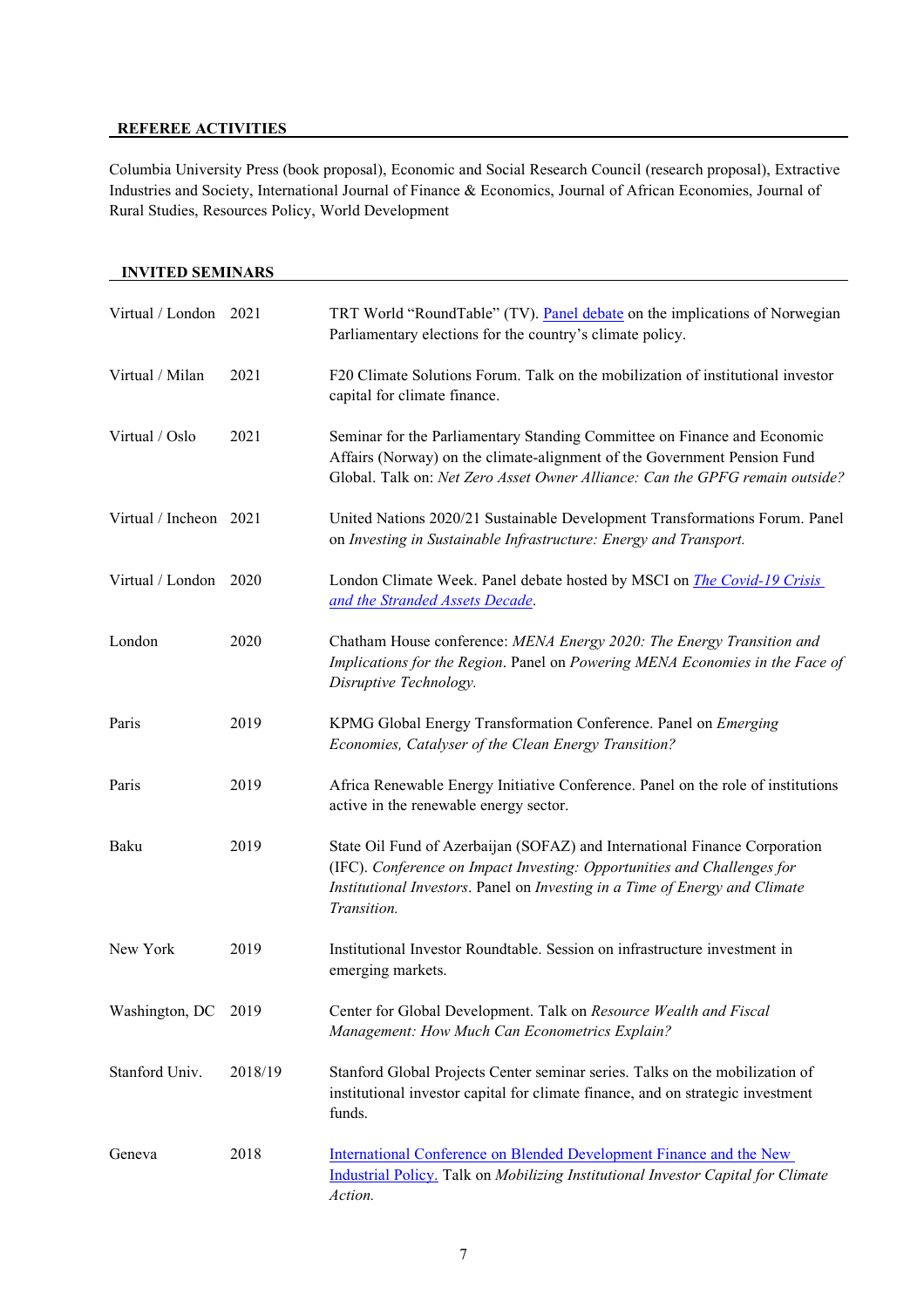| London                   | 2018 | Conference on Infrastructure Growth and Development, hosted by Columbia<br>University, University College London, EBRD and HSBC. Presentation of paper:<br>Governing Blended Finance: An Institutional Investor Perspective                                             |
|--------------------------|------|-------------------------------------------------------------------------------------------------------------------------------------------------------------------------------------------------------------------------------------------------------------------------|
| Washington, DC           | 2018 | The Role of Sovereign Wealth Funds in the National Economy. Workshop hosted<br>by the International Forum of Sovereign Wealth Funds and The Fletcher School,<br>Tufts University. Session on Double Bottom Lines: When Financial Returns are<br>not Enough.             |
| Washington, DC           | 2017 | <b>Building Bridges V. Sustainable Investing through Infrastructure: Building</b><br>Portfolios for the Long-term. Talk on the role of strategic investment funds in<br>mobilizing capital for sustainable infrastructure.                                              |
| New York                 | 2017 | KPMG / Columbia University event on The New Frontiers of Sovereign Investment<br>(book launch). Talk on Sovereign Wealth Funds Investing at Home.                                                                                                                       |
| Georgetown, Guyana, 2017 |      | <b>IDB</b> / CCAA conference. Talk on the macroeconomic effects of forthcoming<br>oil revenues in Guyana.                                                                                                                                                               |
| Washington, DC           | 2016 | Building Bridges IV: Bridging the Public-Private Divide: Financing<br>Infrastructure Through Pooled Investment Platforms. Conference org. by Fletcher<br>School, Tufts University and K&L Gates. Talk on Strategic Investment Funds:<br>Opportunities and Challenges.   |
| Washington, DC           | 2016 | Economic Research Forum: Sovereign Wealth Funds. Stabilization, Investment<br>Strategies, and Lessons for the Arab Countries. Talk on Strategic Investment<br>Funds: Opportunities and Challenges.                                                                      |
| Oxford                   | 2016 | Oxford University Press, workshop on Wealth: Economics and Policy. Talk on<br>Sovereign Wealth Funds: Issues and International Experience.                                                                                                                              |
| Phoenix, AZ              | 2016 | Sovereign Wealth Fund Institute Institutional Investor Forum 2016. Keynote<br>address on The Rise of the Policy Fund                                                                                                                                                    |
| Washington, DC           | 2015 | Building Bridges III: <i>Innovations in Infrastructure Finance and Investment</i> .<br>Conference org. by Fletcher School, Tufts University and K&L Gates. Talk on<br>Sovereign Wealth Funds and Long-Term Development Finance.                                         |
| Accra                    | 2015 | <b>Ist ECOWAS Mining &amp; Petroleum Forum.</b> Talk on Sovereign Wealth Funds and<br>Long-Term Development Finance.                                                                                                                                                    |
| Oxford                   | 2015 | Two lectures for massive open online course on natural resource management.<br>Chapters on sovereign wealth funds and on resource financed infrastructure.                                                                                                              |
| Beijing                  | 2015 | Peking University, Presentation to senior officials from the Chinese Ministry of<br>Finance, China Development Bank, The Export-Import Bank of China, other<br>ministries and government agencies, of the resource financed infrastructure<br>model (see publications). |
| Washington, DC           | 2015 | Johns Hopkins University (SAIS), Washington, DC. Chinese Overseas Finance<br>Conference. Talk on Resource Financed Infrastructure.                                                                                                                                      |